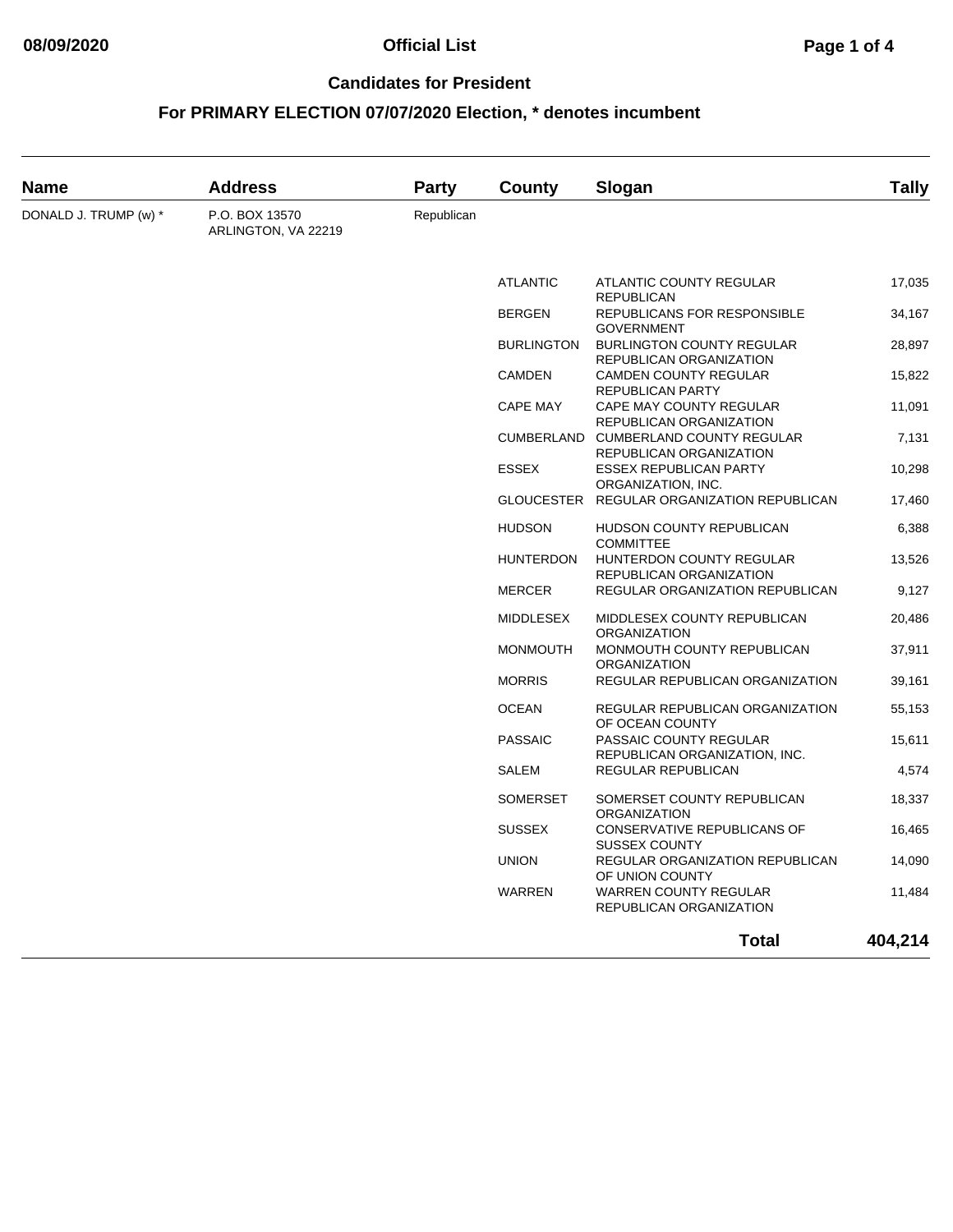# **08/09/2020 Official List Page 2 of 4**

### **Candidates for President**

| <b>Name</b>         | <b>Address</b>                           | <b>Party</b> | County            | Slogan                                                                                | <b>Tally</b> |
|---------------------|------------------------------------------|--------------|-------------------|---------------------------------------------------------------------------------------|--------------|
| JOSEPH R. BIDEN (w) | P.O. BOX 58174<br>PHILADELPHIA, PA 19120 | Democratic   |                   |                                                                                       |              |
|                     |                                          |              | <b>ATLANTIC</b>   | ATLANTIC COUNTY DEMOCRATIC<br><b>COMMITTEE</b>                                        | 24,562       |
|                     |                                          |              | <b>BERGEN</b>     | DEMOCRATIC COMMITTEE OF BERGEN<br><b>COUNTY</b>                                       | 84,620       |
|                     |                                          |              | <b>BURLINGTON</b> | <b>BURLINGTON COUNTY REGULAR</b><br><b>DEMOCRATS</b>                                  | 54,631       |
|                     |                                          |              | <b>CAMDEN</b>     | <b>SLOGAN PENDING</b>                                                                 | 62,808       |
|                     |                                          |              | <b>CAPE MAY</b>   | CAPE MAY COUNTY REGULAR<br>DEMOCRATIC ORGANIZATION                                    | 7,973        |
|                     |                                          |              |                   | CUMBERLAND NO SLOGAN FILED                                                            | 11,590       |
|                     |                                          |              | <b>ESSEX</b>      | <b>ESSEX COUNTY DEMOCRATIC</b>                                                        | 87,316       |
|                     |                                          |              |                   | COMMITTEE, INC.<br>GLOUCESTER REGULAR DEMOCRATIC ORGANIZATION<br>OF GLOUCESTER COUNTY | 30,911       |
|                     |                                          |              | <b>HUDSON</b>     | NO SLOGAN FILED                                                                       | 57,392       |
|                     |                                          |              | <b>HUNTERDON</b>  | NO SLOGAN FILED                                                                       | 12,551       |
|                     |                                          |              | <b>MERCER</b>     | NO SLOGAN FILED                                                                       | 39,446       |
|                     |                                          |              | <b>MIDDLESEX</b>  | MIDDLESEX COUNTY DEMOCRATIC<br>ORGANIZATION                                           | 70,927       |
|                     |                                          |              | <b>MONMOUTH</b>   | NO SLOGAN FILED                                                                       | 49,116       |
|                     |                                          |              | <b>MORRIS</b>     | NO SLOGAN FILED                                                                       | 41,609       |
|                     |                                          |              | <b>OCEAN</b>      | OFFICIAL REGULAR DEMOCRATIC<br><b>ORGANIZATION</b>                                    | 35,520       |
|                     |                                          |              | <b>PASSAIC</b>    | PASSAIC COUNTY DEMOCRATIC                                                             | 29,148       |
|                     |                                          |              | SALEM             | ORGANIZATION, INC.<br>REGULAR DEMOCRATIC ORGANIZATION                                 | 5,086        |
|                     |                                          |              | SOMERSET          | NO SLOGAN FILED                                                                       | 32,244       |
|                     |                                          |              | <b>SUSSEX</b>     | SUSSEX COUNTY DEMOCRATIC<br><b>ORGANIZATION</b>                                       | 8,891        |
|                     |                                          |              | <b>UNION</b>      | REGULAR DEMOCRATIC ORGANIZATION<br>OF UNION COUNTY                                    | 60,035       |
|                     |                                          |              | <b>WARREN</b>     | <b>WARREN COUNTY DEMOCRATIC PARTY</b>                                                 | 7,317        |
|                     |                                          |              |                   | <b>Total</b>                                                                          | 813,693      |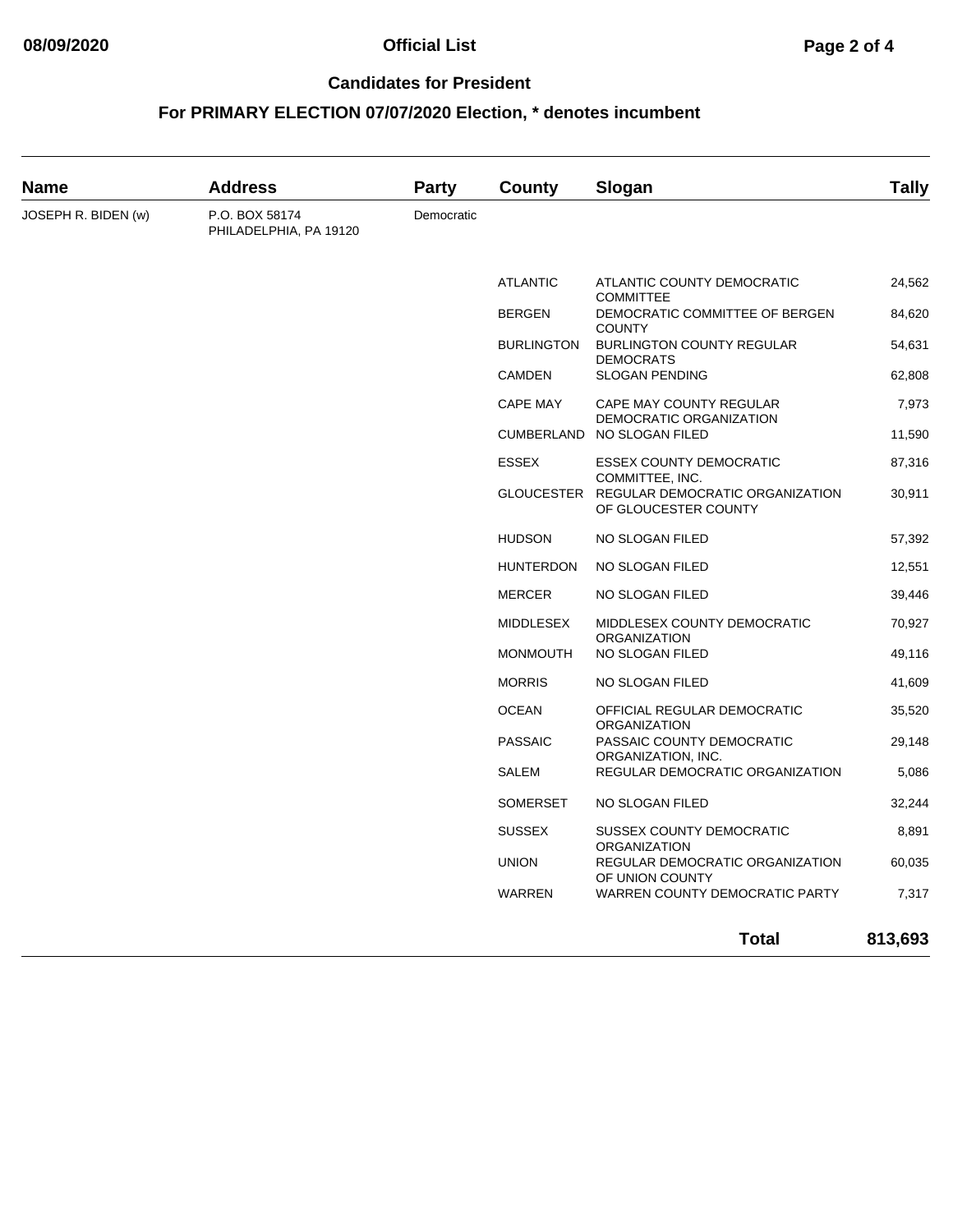# **08/09/2020 Official List Page 3 of 4**

### **Candidates for President**

| <b>Name</b>           | <b>Address</b>                       | Party      | <b>County</b>     | Slogan                              | <b>Tally</b> |
|-----------------------|--------------------------------------|------------|-------------------|-------------------------------------|--------------|
| <b>BERNIE SANDERS</b> | P.O. BOX 391<br>BURLINGTON, VT 05402 | Democratic |                   |                                     |              |
|                       |                                      |            | <b>ATLANTIC</b>   | BERNIE 2020. NOT ME. US.            | 3,867        |
|                       |                                      |            | <b>BERGEN</b>     | BERNIE 2020. NOT ME. US.            | 15,242       |
|                       |                                      |            | <b>BURLINGTON</b> | BERNIE 2020. NOT ME. US.            | 7,424        |
|                       |                                      |            | CAMDEN            | BERNIE 2020. NOT ME. US.            | 9,111        |
|                       |                                      |            | CAPE MAY          | BERNIE 2020. NOT ME. US.            | 1,264        |
|                       |                                      |            |                   | CUMBERLAND BERNIE 2020. NOT ME. US. | 1,604        |
|                       |                                      |            | <b>ESSEX</b>      | BERNIE 2020. NOT ME. US.            | 11,292       |
|                       |                                      |            |                   | GLOUCESTER BERNIE 2020. NOT ME. US. | 5,210        |
|                       |                                      |            | <b>HUDSON</b>     | BERNIE 2020. NOT ME. US.            | 12,448       |
|                       |                                      |            | <b>HUNTERDON</b>  | BERNIE 2020. NOT ME. US.            | 2,740        |
|                       |                                      |            | <b>MERCER</b>     | BERNIE 2020. NOT ME. US.            | 6,131        |
|                       |                                      |            | MIDDLESEX         | BERNIE 2020. NOT ME. US.            | 14,218       |
|                       |                                      |            | <b>MONMOUTH</b>   | BERNIE 2020. NOT ME. US.            | 9,284        |
|                       |                                      |            | <b>MORRIS</b>     | BERNIE 2020. NOT ME. US.            | 8,904        |
|                       |                                      |            | <b>OCEAN</b>      | BERNIE 2020. NOT ME. US.            | 5,996        |
|                       |                                      |            | <b>PASSAIC</b>    | BERNIE 2020. NOT ME. US.            | 6,030        |
|                       |                                      |            | SALEM             | BERNIE 2020. NOT ME. US.            | 928          |
|                       |                                      |            | SOMERSET          | BERNIE 2020. NOT ME. US.            | 6,250        |
|                       |                                      |            | <b>SUSSEX</b>     | BERNIE 2020. NOT ME. US.            | 2,564        |
|                       |                                      |            | <b>UNION</b>      | BERNIE 2020. NOT ME. US.            | 8,150        |
|                       |                                      |            | WARREN            | BERNIE 2020. NOT ME. US.            | 1,679        |
|                       |                                      |            |                   | <b>Total</b>                        | 140,336      |